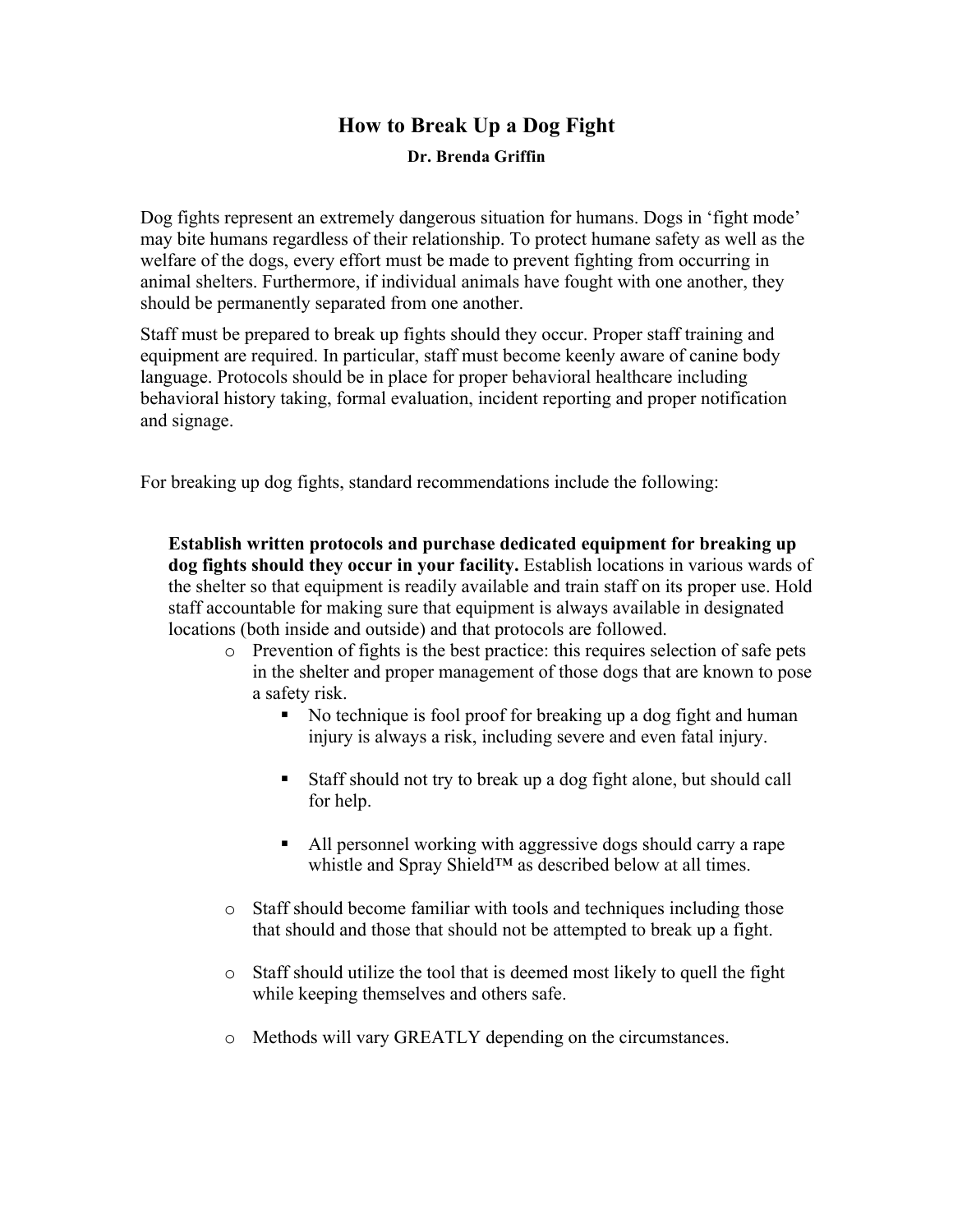- o Once the fight is stopped, the dogs must be physically separated into areas away from each other (preferably where they cannot see each other) as soon as possible.
- o The following should NOT be done to try to break up a fight:
	- Do NOT try to get between the dogs involved.
	- Do NOT scream—this often adds fuel to the stress and arousal that triggered the fight to begin with, is generally ineffective at stopping the action, and may actually intensify the aggression.
	- Do NOT hit or kick the dogs—likewise, this will add fuel to the stress and arousal and will very likely intensify the aggression.
- o The following tools and techniques may be helpful.
	- The following may be used to try to stop/interrupt a fight—these are all things that dogs typically find offensive to their senses including sounds, smells, and other stimuli that may be strong enough to interrupt fighting. These work best if utilized very early in the course of the conflict prior to full arousal and combat *especially in cases where the aggression is mild to moderate.*
	- Sound a marine air horn or rape whistle.
		- This will also serve to alert staff of a dog fight and that assistance may be needed: for this reason, all personnel should be required to wear or carry a rape whistle at all times.
	- Use Spray Shield™ (Premier Pet Products, formally called Direct Stop).
		- Spray Shield<sup>™</sup> is a citronella spray that can be used to interrupt attacks by surprising/distracting animals with a powerful, unpleasant scent, and has been found to be as effective as pepper spray without the harmful effects on animals and people.
		- All personnel working with aggressive dogs should be required to carry Spray Shield™ at all times.
	- Toss a large thick blanket over the dogs.
		- This may interrupt fighting by blunting the dogs' vision, muffling outside stimuli and reducing arousal.
		- It may also protect the handlers who are trying to separate the dogs.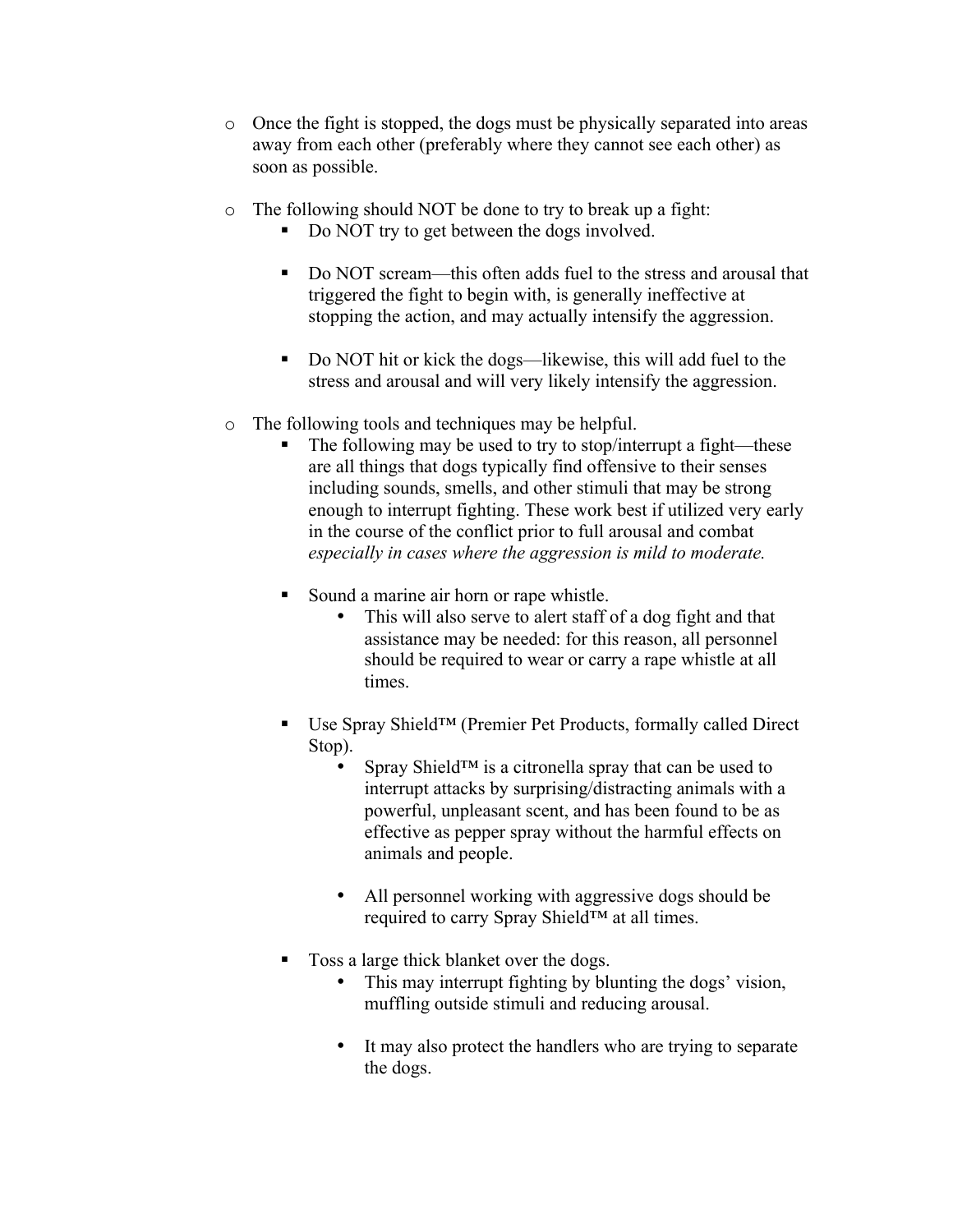• This technique works best and is safest for use when separating small dogs.

## *The following will likely be required for severe attacks:*

- Blast dogs with water if available. Use powerful spray. Direct the spray in the faces of the dogs if necessary so that they release their bite hold to come up for air.
- Use a CO2 fire extinguisher to emit a high-pressure cloud of gas on the dogs to try to quell the fight.
	- The pressure is so great that it is not uncommon for bits of dry ice to shoot out the nozzle.
	- These units do not leave harmful residue, however physical damage is possible and contact with the eyes should be avoided whenever possible.
- o Physical intervention using risk-reducing fight-interrupting tools may be necessary if the above do not work.
	- Use a purpose-made sheet of plywood as a parting board. Attaching handles to the ends of the board may make it easier to maneuver so that you can wedge it between the fighting dogs.
	- Wrap a slip lead around the aggressor's neck and twist and pull it to essentially make it difficult for him to breathe just long enough to interrupt the fight. Or, if the dog is wearing a collar, twist the collar to tighten it around the neck.
	- For Pit Bulls, use a break stick (a specially designed whittled piece of wood tapered to a rounded point at one end) that can be inserted between a dog's teeth to part the jaws so the dog releases his bite hold.
		- Break sticks must be used with extreme caution and only in dire emergencies. The dog whose jaws are parted may redirect his aggression and attack the person with the stick.
		- Break sticks can be purchased on line at http://www.pbrc.net/shop/bsticks.html.
- o Chemical intervention
	- As a last resort, the use of anesthetic agents may be necessary to heavily sedate dogs so that they can be safely separated.
	- If available, anesthetic agents can be injected into the dogs using a syringe pole.